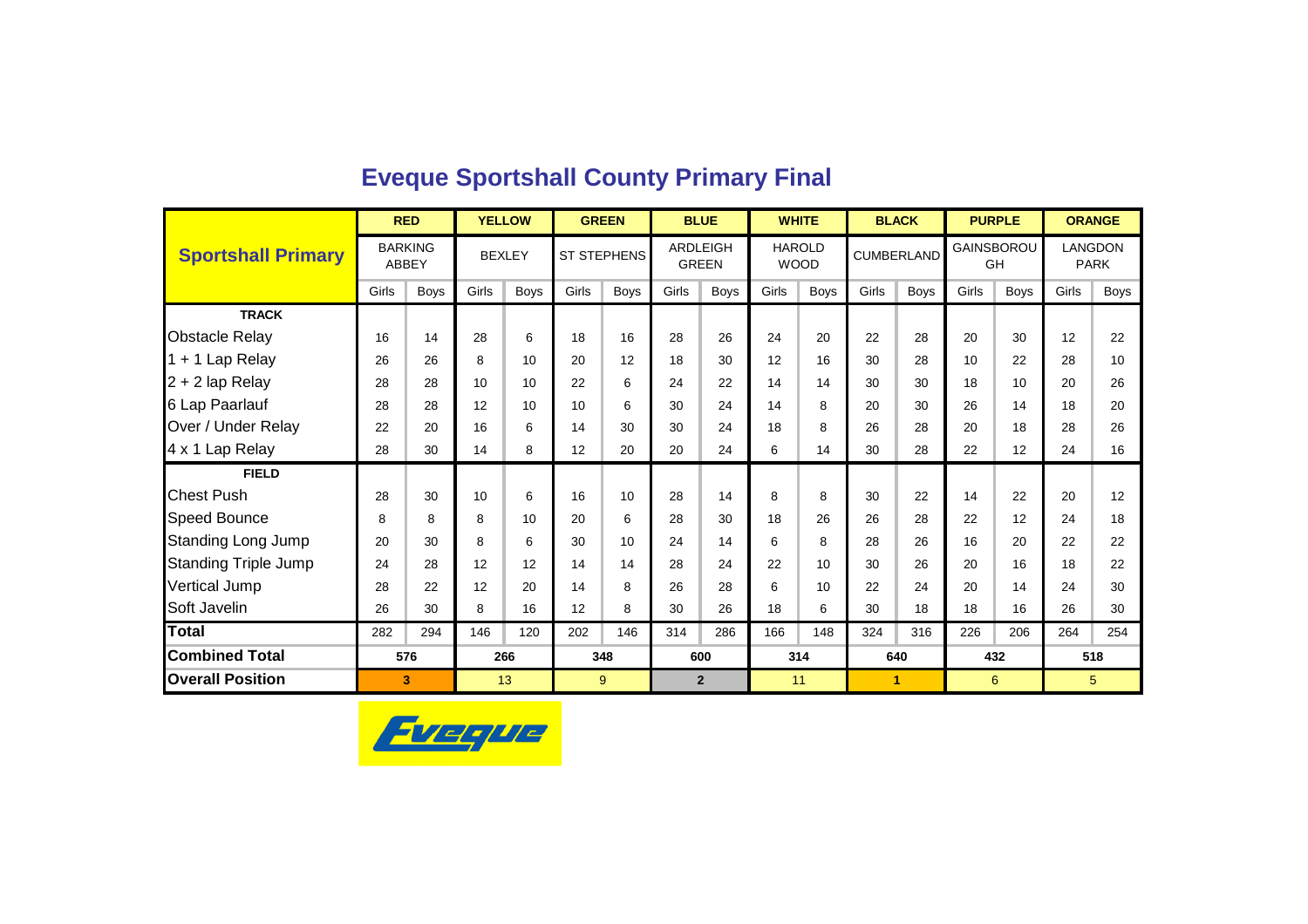### **10 February 2009**

|                             |       | <b>SKY</b>     |                 | <b>MAROON</b>    |       | <b>BROWN</b>    |       | <b>PLUM</b>       |                                  | <b>SILVER</b>  |       | <b>DARK GREEN</b> |       | <b>NAVY</b> |       | <b>VIOLET</b> |
|-----------------------------|-------|----------------|-----------------|------------------|-------|-----------------|-------|-------------------|----------------------------------|----------------|-------|-------------------|-------|-------------|-------|---------------|
| <b>Sportshall Primary</b>   |       | <b>LANGDON</b> |                 | <b>NIGHTGALE</b> |       | <b>ST MARYS</b> |       | <b>HERONSGATE</b> | <b>WILLIAM</b><br><b>TORBITT</b> |                |       | School 14         |       | School 15   |       | School 16     |
|                             | Girls | Boys           | Girls           | <b>Boys</b>      | Girls | Boys            | Girls | Boys              | Girls                            | Boys           | Girls | Boys              | Girls | Boys        | Girls | Boys          |
| <b>TRACK</b>                |       |                |                 |                  |       |                 |       |                   |                                  |                |       |                   |       |             |       |               |
| <b>Obstacle Relay</b>       | 30    | 24             | 10 <sup>1</sup> | 8                | 8     | 10              | 6     | 12                | 14                               | 18             |       |                   |       |             |       |               |
| 1 + 1 Lap Relay             | 22    | 24             | 8               | 6                | 16    | 20              | 24    | 16                | 14                               | 20             |       |                   |       |             |       |               |
| 2 + 2 lap Relay             | 26    | 20             | 12              | 12               | 6     | 18              | 8     | 24                | 16                               | 16             |       |                   |       |             |       |               |
| 6 Lap Paarlauf              | 22    | 22             | 16              | 18               | 8     | 12              | 24    | 16                | 6                                | 26             |       |                   |       |             |       |               |
| Over / Under Relay          | 24    | 16             | 8               | 12               | 12    | 22              | 6     | 10                | 10                               | 14             |       |                   |       |             |       |               |
| 4 x 1 Lap Relay             | 26    | 22             | 8               | 6                | 10    | 10              | 18    | 18                | 16                               | 26             |       |                   |       |             |       |               |
| <b>FIELD</b>                |       |                |                 |                  |       |                 |       |                   |                                  |                |       |                   |       |             |       |               |
| <b>Chest Push</b>           | 22    | 26             | 8               | 18               | 24    | 28              | 20    | 24                | 12                               | 16             |       |                   |       |             |       |               |
| Speed Bounce                | 30    | 16             | 18              | 20               | 12    | 16              | 12    | 22                | 18                               | 24             |       |                   |       |             |       |               |
| <b>Standing Long Jump</b>   | 26    | 28             | 12              | 16               | 10    | 24              | 14    | 14                | 18                               | 18             |       |                   |       |             |       |               |
| <b>Standing Triple Jump</b> | 26    | 30             | 16              | 18               | 6     | 8               | 8     | 6                 | 10                               | 20             |       |                   |       |             |       |               |
| <b>Vertical Jump</b>        | 30    | 18             | 8               | 6                | 10    | 14              | 20    | 18                | 16                               | 28             |       |                   |       |             |       |               |
| Soft Javelin                | 6     | 26             | 20              | 10               | 18    | 16              | 12    | 20                | 22                               | 26             |       |                   |       |             |       |               |
| <b>Total</b>                | 290   | 272            | 144             | 150              | 140   | 198             | 172   | 200               | 172                              | 252            |       |                   |       |             |       |               |
| <b>Combined Total</b>       |       | 562            |                 | 294              |       | 338             |       | 372               | 424                              |                |       |                   |       |             |       |               |
| <b>Overall Position</b>     |       | $\overline{4}$ |                 | 12               |       | 10              |       | 8                 |                                  | $\overline{7}$ |       |                   |       |             |       |               |

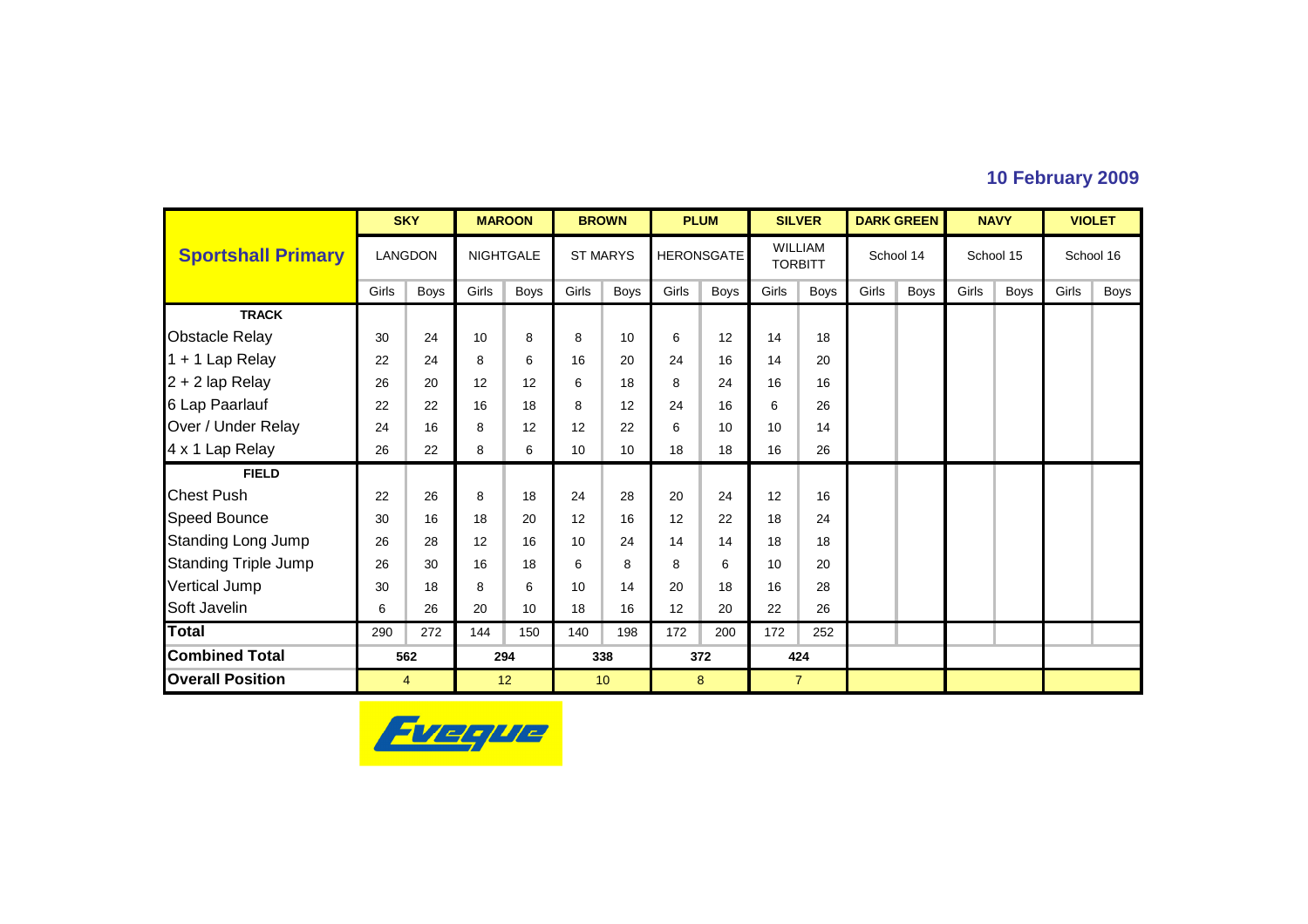|  | <b>Sportshall</b> |  |
|--|-------------------|--|
|  |                   |  |

### **Girls Track Events Sportshall**

|               | <b>Girls</b>         |                       | <b>Obstacle Relay</b>  |                                              | 1 + 1 Lap Relay     | 2 + 2 Lap Relay                      |                                 | 6 Lap Paarlauf                    |                  | Over / Under<br>Relay                  |                  | 4x1 Lap Relay                 |                   |               | <b>Girls</b>         |                         |                     | <b>Chest Push</b>             | <b>Speed Bounce</b>  |                  | <b>Standing Long</b><br>Jump |                              | <b>Standing Triple</b> | Jump             | <b>Vertical Jump</b> |                              |                      | <b>Soft Javelin</b>          |
|---------------|----------------------|-----------------------|------------------------|----------------------------------------------|---------------------|--------------------------------------|---------------------------------|-----------------------------------|------------------|----------------------------------------|------------------|-------------------------------|-------------------|---------------|----------------------|-------------------------|---------------------|-------------------------------|----------------------|------------------|------------------------------|------------------------------|------------------------|------------------|----------------------|------------------------------|----------------------|------------------------------|
| Colour        | Team                 | ੋ<br>Time (in secs) o | osition / Points<br>o. | $\bar{\circ}$<br>(in secs)<br>position<br>en | Points<br>ostitron/ | ਠ<br>e (in secs)<br>position<br>eni, | Points<br>osition /<br>$\Omega$ | e (in secs) or<br>position<br>ime | osition / Points | $\overline{\circ}$<br>Time (in secs) o | osition / Points | Time (in secs) or<br>position | Position / Points | Colour        | Team                 |                         | Performance<br>Best | I Position<br>Points<br>Total | Best<br>Performances | Total / Position | Performances<br>Best         | Total / Position /<br>Points | Performance<br>Best    | Total / Position | Performances<br>Best | Total / Position /<br>Points | Best<br>Performances | Total / Position /<br>Points |
|               |                      |                       | 8                      |                                              | 3                   |                                      | $\mathbf 2$                     |                                   | $\mathbf 2$      |                                        | 5                |                               | 2                 |               |                      | -1                      | 6.5                 | 21.75                         | 45                   | 131              | 1.62                         | 5.4                          | 4.5                    | 15.4             | 42                   | 133                          | 12                   | 38                           |
| <b>RED</b>    | BARKING<br>ABBEY     | 25.5                  |                        | 25.1                                         |                     | 48.2                                 |                                 | 20                                |                  | 16.2                                   |                  | 49.7                          |                   | <b>RED</b>    | BARKING<br>ABBEY     | $\mathbf{2}$            | 7.25                | 2                             | 49                   | 12               | 1.82                         | 6                            | 5.4                    | 4                | 40                   | $\mathbf{2}$                 | 14                   | 3                            |
|               |                      |                       | 16                     |                                              | 26                  |                                      | 28                              |                                   | 28               |                                        | 22               |                               | 28                |               |                      | 3                       | 8                   | 28                            | 37                   | 8                | 1.96                         | 20                           | $5.5\,$                | 24               | 51                   | 28                           | 12                   | 26                           |
|               |                      |                       | $\mathbf{2}$           |                                              | 12                  |                                      | 11                              |                                   | 10               |                                        | 8                |                               | 9                 |               |                      | $\mathbf 1$             | 5                   | 17                            | 47                   | 131              | 1.46                         | 4.44                         | 4.5                    | 13.15            | 35                   | 113                          | 9                    | 29                           |
| <b>YELLOW</b> | <b>BEXLEY</b>        | 23.2                  |                        | 28.5                                         |                     | 57.1                                 |                                 | 24.6                              |                  | 19.1                                   |                  | 55.5                          |                   | <b>AELLOM</b> | <b>BEXLEY</b>        | $\mathbf{2}$            | 5.5                 | 11                            | 34                   | 12               | 1.6                          | 12                           | 4.2                    | 10               | 39                   | 10                           | 9                    | 12                           |
|               |                      |                       | 28                     |                                              | $\boldsymbol{8}$    |                                      | 10                              |                                   | 12               |                                        | 16               |                               | 14                |               |                      | 3                       | 6.5                 | 10                            | 50                   | $\bf{8}$         | 1.38                         | 8                            | 4.45                   | 12               | 39                   | 12                           | 11                   | $\pmb{8}$                    |
|               | STEPHENS<br>STEPHENS |                       | 7                      |                                              | 6                   |                                      | 5                               |                                   | 11               |                                        | 9                |                               | 10                |               | STEPHENS<br>STEPHENS |                         | 5.75                | 19                            | 47                   | 143              | 136                          | 139                          | 4.25                   | 13.47            | 37                   | 115                          | 13                   | 31                           |
| <b>GREEN</b>  |                      | 25.2                  |                        | 26.1                                         |                     | 50.7                                 |                                 | 27                                |                  | 19.6                                   |                  | 55.7                          |                   | GREEN         |                      | $\overline{\mathbf{2}}$ | 7.5                 | 8                             | 46                   | 6                | 1.54                         | 1                            | 4.82                   | 9                | 39                   | 9                            | 9                    | 10                           |
|               |                      |                       | 18                     |                                              | 20                  |                                      | 22                              |                                   | 10               |                                        | 14               |                               | 12                |               |                      | 3                       | 5.75                | 16                            | 50                   | 20               | 1.46                         | 30                           | 4.4                    | 14               | 39                   | 14                           | 9                    | 12                           |
|               | ARDLEIGH<br>GREEN    |                       | $\mathbf{2}$           |                                              | 7                   |                                      | 4                               |                                   |                  |                                        |                  |                               | 6                 |               | ARDLEIGH<br>GREEN    |                         |                     | 21.75                         | 49                   | 157              | $\overline{2}$               | 5.47                         | 5.02                   | 15.77            | 45                   | 127                          | 16                   | 39                           |
| <b>BLUE</b>   |                      | 23.2                  |                        | 26.2                                         |                     | 50.1                                 |                                 | 17.9                              |                  | 11.6                                   |                  | 51.9                          |                   | <b>BLUE</b>   |                      | $\overline{\mathbf{2}}$ | 7.5                 | $\mathbf{2}$                  | 53                   | $\mathbf{2}$     | 1.69                         | 4                            | 4.95                   | $\mathbf{2}$     | 37                   | 3                            | 12                   | $\mathbf 1$                  |
|               |                      |                       | 28                     |                                              | 18                  |                                      | 24                              |                                   | 30               |                                        | 30               |                               | 20                |               |                      | 3                       | 7.25                | 28                            | 55                   | 28               | 1.78                         | 24                           | 5.8                    | 28               | 45                   | 26                           | 11                   | 30                           |
|               |                      |                       | 4                      |                                              | 10                  |                                      | 9                               |                                   | 9                |                                        | 7                |                               | 13                |               |                      |                         | 5.5                 | 16.75                         | 44                   | 140              | 1.44                         | 4.42                         | 4.4                    | 14.35            | 32                   | 91                           | 12                   | 33                           |
| <b>WHITE</b>  | HAROLD<br>WOOD       | 23.3                  |                        | 27.8                                         |                     | 54.7                                 |                                 | 23.1                              |                  | 18.6                                   |                  | 56.3                          |                   | <b>WHITE</b>  | HAROLD<br>WOOD       | $\overline{2}$          | 6.5                 | 12                            | 48                   | 7                | 1.32                         | 13                           | 4.7                    | 5                | 29                   | 13                           | 11                   | $\overline{7}$               |
|               |                      |                       | 24                     |                                              | 12                  |                                      | 14                              |                                   | 14               |                                        | 18               |                               | 6                 |               |                      | 3                       | 4.75                | 8                             | 48                   | 18               | 1.66                         | 6                            | 5.25                   | 22               | 30                   | 6                            | 10                   | 18                           |
|               | CUMBERL<br>AND       |                       | 5                      |                                              | -1                  |                                      | -1                              |                                   | 6                |                                        | 3                |                               | 1                 |               | CUMBERL<br>AND       | -1                      | 7.25                | 22.25                         | 54                   | 154              | 2.1                          | 6                            | 5.9                    | 17.7             | 39                   | 123                          | 12                   | 39                           |
| <b>BLACK</b>  |                      | 23.4                  |                        | 24                                           |                     | 48.1                                 |                                 | 22.1                              |                  | 15                                     |                  | 48.3                          |                   | <b>BLACK</b>  |                      | $\mathbf{2}$            | 8                   | $\mathbf 1$                   | 49                   | 3                | 1.98                         | $\mathbf{2}$                 | 5.95                   | $\mathbf 1$      | 41                   | 5                            | 12                   | $\mathbf 1$                  |
|               |                      |                       | 22                     |                                              | 30                  |                                      | 30                              |                                   | 20               |                                        | 26               |                               | 30                |               |                      | 3                       |                     | 30                            | 51                   | 26               | 1.92                         | 28                           | 5.85                   | 30               | 43                   | 22                           | 15                   | 30                           |
|               | GAINSBOR<br>OUGH     |                       | 6                      |                                              | 11                  |                                      | 7                               |                                   | 3                |                                        | 6                |                               | 5                 |               | GAINSBOR<br>OUGH     |                         | 6                   | 18.5                          | 51                   | 147              | 1.68                         | 5.08                         | 4.95                   | 14.35            | 34                   | 120                          | 6                    | 33                           |
| PURPLE        |                      | 23.5                  |                        | 28                                           |                     | 53.7                                 |                                 | 20.3                              |                  | 17.6                                   |                  | 51.8                          |                   | PURPLE        |                      | $\overline{\mathbf{2}}$ | 5.25                | 9                             | 50                   | 5                | 1.74                         | 8                            | 4.55                   | 6                | 49                   | 6                            | 14                   | $\overline{7}$               |
|               |                      |                       | 20                     |                                              | 10                  |                                      | 18                              |                                   | 26               |                                        | 20               |                               | 22                |               |                      | 3                       | 7.25                | 14                            | 46                   | 22               | 1.66                         | 16                           | 4.85                   | 20               | 37                   | 20                           | 13                   | 18                           |
| ORANGE        | LANGDON<br>PARK      | 29.7                  | 10                     | 24.9                                         | 2                   | 51.7                                 | 6                               | 22.6                              | 7                | 14.2                                   | $\mathbf{2}$     | 50.8                          | 4                 | ORANGE        | LANGDON<br>PARK      |                         |                     | 20.25                         | 53                   | 151              | 1.92                         | 5.44                         | 4.95                   | 14.3             | 43                   | 124                          | 14                   | 38                           |
|               |                      |                       |                        |                                              | 28                  |                                      | 20                              |                                   |                  |                                        | 28               |                               | 24                |               |                      | $\mathbf{2}$            | 6.75                | 6<br>20                       | 49                   | 4                | 1.68                         | 5                            | 4.45                   | 7                | 40                   | 4                            | 13                   | 3<br>26                      |
|               |                      |                       | 12                     |                                              |                     |                                      |                                 |                                   | 18               |                                        |                  |                               |                   |               |                      | 3                       | 6.5                 |                               | 49                   | 24               | 1.84                         | 22                           | 4.9                    | 18               | 41                   | 24                           | 11                   |                              |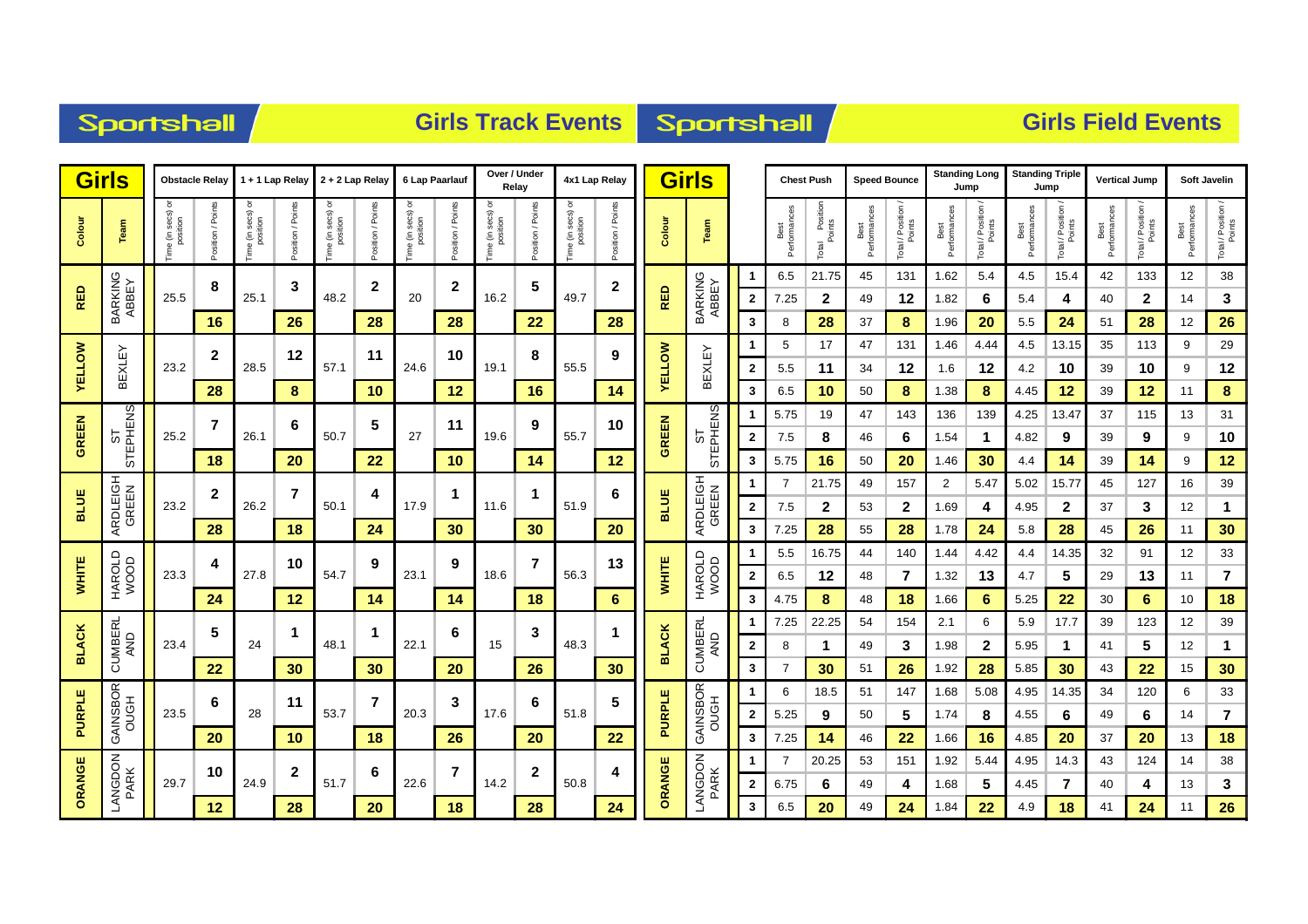| <b>Sportshall</b> |
|-------------------|
|-------------------|

### **Girls Track Events Sportshall**

|                      | <b>Girls</b>       |                                 | <b>Obstacle Relay</b> |                               | 1 + 1 Lap Relay  | $2 + 2$ Lap Relay                        |                  |                               | 6 Lap Paarlauf   | Over / Under<br>Relay |                  | 4x1 Lap Relay                 |                   |                      | <b>Girls</b>       |                         |                      | <b>Chest Push</b>             |                      | <b>Speed Bounce</b>          |                      | <b>Standing Long</b><br>Jump | <b>Standing Triple</b> | Jump                         | <b>Vertical Jump</b> |                              |                      | <b>Soft Javelin</b>          |
|----------------------|--------------------|---------------------------------|-----------------------|-------------------------------|------------------|------------------------------------------|------------------|-------------------------------|------------------|-----------------------|------------------|-------------------------------|-------------------|----------------------|--------------------|-------------------------|----------------------|-------------------------------|----------------------|------------------------------|----------------------|------------------------------|------------------------|------------------------------|----------------------|------------------------------|----------------------|------------------------------|
| Colour               | Team               | ਠ<br>Time (in secs)<br>position | osition / Points      | Time (in secs) or<br>position | osition / Points | secs) or<br>ition<br>Time (in s<br>posit | osition / Points | Time (in secs) or<br>position | osition / Points | Time (in secs) o      | osition / Points | Time (in secs) or<br>position | Position / Points | Colour               | Team               |                         | Best<br>Performances | l Position<br>Points<br>Total | Best<br>Performances | Total / Position /<br>Points | Best<br>Performances | Total / Position /<br>Points | Best<br>Performances   | Total / Position /<br>Points | Best<br>Performances | Total / Position /<br>Points | Best<br>Performances | Total / Position /<br>Points |
|                      |                    |                                 | 1                     |                               | 5                |                                          | 3                |                               | 5                |                       | 4                |                               | 3                 |                      |                    | -1                      | 5.5                  | 21.25                         | 55                   | 162                          | 2.04                 | 5.52                         | 5.5                    | 15.7                         | 45                   | 137                          | 12                   | 24                           |
| <b>SKY</b>           | MODON              | 20.7                            |                       | 25.9                          |                  | 48.7                                     |                  | 22                            |                  | 15.3                  |                  | 49.8                          |                   | <b>SKY</b>           | LANGDON            | $\mathbf{2}$            | 7.75                 | 5                             | 53                   | $\mathbf{1}$                 | 1.66                 | 3                            | 5.3                    | 3                            | 39                   | 1                            | 11                   | 13                           |
|                      |                    |                                 | 30                    |                               | 22               |                                          | 26               |                               | 22               |                       | 24               |                               | 26                |                      |                    | 3                       | 8                    | 22                            | 54                   | 30                           | 1.82                 | 26                           | 4.9                    | 26                           | 53                   | 30                           | $\mathbf{1}$         | $6\phantom{1}$               |
|                      |                    |                                 | 11                    |                               | 12               |                                          | 10               |                               | 8                |                       | 12               |                               | 12                |                      |                    | -1                      | 4.25                 | 16.75                         | 48                   | 140                          | 1.72                 | 4.6                          | 4.8                    | 13.85                        | 29                   | 97                           | 11                   | 34                           |
| <b>MAROON</b>        | NIGHTGAL<br>Ш      | 34.4                            |                       | 28.5                          |                  | 55.5                                     |                  | 22.7                          |                  | 23.2                  |                  | 56.1                          |                   | <b>MAROON</b>        | NIGHTGAL<br>ш      | $\overline{2}$          | 6.75                 | 12                            | 45                   | 7                            | 1.32                 | 10                           | 4.95                   | 8                            | 27                   | 12                           | 13                   | $\bf 6$                      |
|                      |                    |                                 | 10                    |                               | 8                |                                          | 12               |                               | 16               |                       | 8                |                               | 8                 |                      |                    | 3                       | 5.75                 | 8                             | 47                   | 18                           | 1.56                 | 12                           | 4.1                    | 16                           | 41                   | 8                            | 10                   | 20                           |
|                      | <b>MARYS</b>       |                                 | 12                    |                               | 8                |                                          | 13               |                               | 12               |                       | 10               |                               | 11                |                      | <b>MARYS</b>       |                         | 6.25                 | 21.5                          | 45                   | 135                          | 1.58                 | 4.44                         | $\overline{4}$         | $\overline{7}$               | 31                   | 112                          | 8                    | 33                           |
| <b>BROWN</b>         |                    | 36.3                            |                       | 26.3                          |                  | 64.9                                     |                  | 27.2                          |                  | 21.9                  |                  | 55.9                          |                   | <b>BROWN</b>         |                    | $\overline{\mathbf{2}}$ | 7.5                  | 4                             | 48                   | 10                           | 1.58                 | 11                           | 3                      | 13                           | 43                   | 11                           | 13                   | $\overline{\mathbf{r}}$      |
|                      | 55                 |                                 | 8                     |                               | 16               |                                          | 6                |                               | 8                |                       | 12               |                               | 10                |                      | 55                 | 3                       | 7.75                 | 24                            | 42                   | 12                           | 1.28                 | 10                           | 0                      | $6\phantom{1}6$              | 38                   | 10                           | 12                   | 18                           |
|                      | HERONSG<br>ATE     |                                 | 13                    |                               | 4                |                                          | 12               |                               | 4                |                       | 13               |                               | 7                 |                      | HERONSG<br>ATE     |                         | 6                    | 20.25                         | 51                   | 135                          | 1.68                 | 5.06                         | 3.62                   | 8.42                         | 38                   | 120                          | 13                   | 31                           |
| <b>PLUM</b>          |                    | 37                              |                       | 25.6                          |                  | 59.7                                     |                  | 21.1                          |                  | 30.4                  |                  | 52.9                          |                   | <b>PLUM</b>          |                    | $\overline{2}$          | 5.5                  | 6                             | 42                   | 10                           | 1.82                 | 9                            | 4.8                    | 12                           | 40                   | 6                            | 8                    | 10                           |
|                      |                    |                                 | 6                     |                               | 24               |                                          | 8                |                               | 24               |                       | 6                |                               | 18                |                      |                    | 3                       | 8.75                 | 20                            | 42                   | 12                           | 1.56                 | 14                           | $\mathbf 0$            | 8                            | 42                   | 20                           | 10                   | 12                           |
|                      |                    |                                 | 9                     |                               | 9                |                                          | 8                |                               | 13               |                       | 11               |                               | 8                 |                      |                    |                         | 6.25                 | 18.25                         | 49                   | 140                          | 1.46                 | 5.22                         | 4.48                   | 9.98                         | 38                   | 118                          | 14                   | $37\,$                       |
| <b>SILVER</b>        | WILLIAM<br>TORBITT | 29.6                            |                       | 26.7                          |                  | 53.9                                     |                  | 28.1                          |                  | 22.1                  |                  | 54.6                          |                   | <b>SILVER</b>        | WILLIAM<br>TORBITT | $\mathbf{2}$            | 6.5                  | 10                            | 44                   | 7                            | 2.12                 | 7                            | 5.5                    | 11                           | 36                   | 8                            | 9                    | $\overline{\mathbf{5}}$      |
|                      |                    |                                 | 14                    |                               | 14               |                                          | 16               |                               | 6                |                       | 10               |                               | 16                |                      |                    | 3                       | 5.5                  | 12                            | 47                   | 18                           | 1.64                 | 18                           | $\mathbf 0$            | 10                           | 44                   | 16                           | 14                   | 22                           |
|                      | $\dot{4}$          |                                 | $\mathbf 0$           |                               | $\mathbf 0$      |                                          | 0                |                               | 0                |                       | 0                |                               | 0                 |                      | $\frac{4}{3}$      |                         |                      | $\mathbf 0$                   |                      | $\mathbf 0$                  |                      | $\mathbf 0$                  |                        | $\mathbf 0$                  |                      | $\mathbf 0$                  |                      | $\mathbf 0$                  |
| <b>DARK</b><br>GREEN | School             |                                 |                       |                               |                  |                                          |                  |                               |                  |                       |                  |                               |                   | <b>DARK</b><br>GREEN | School             | $\mathbf{2}$            |                      | 0                             |                      | 0                            |                      | 0                            |                        | 0                            |                      | 0                            |                      | $\pmb{0}$                    |
|                      |                    |                                 | $\bf{0}$              |                               | $\bf{0}$         |                                          | $\mathbf{0}$     |                               | $\mathbf{0}$     |                       | $\mathbf{0}$     |                               | $\mathbf{0}$      |                      |                    | $\mathbf{3}$            |                      | $\bf{0}$                      |                      | $\bf{0}$                     |                      | $\bf{0}$                     |                        | $\bf{0}$                     |                      | $\bf{0}$                     |                      | $\mathbf{0}$                 |
|                      |                    |                                 | 0                     |                               | 0                |                                          | 0                |                               | 0                |                       | 0                |                               | 0                 |                      |                    | -1                      |                      | 0                             |                      | 0                            |                      | $\mathbf 0$                  |                        | 0                            |                      | 0                            |                      | $\mathbf 0$                  |
| <b>NAVY</b>          | School 15          |                                 |                       |                               |                  |                                          |                  |                               |                  |                       |                  |                               |                   | <b>NAVY</b>          | School 15          | $\mathbf{2}$            |                      | 0                             |                      | 0                            |                      | 0                            |                        | 0                            |                      | 0                            |                      | $\bf{0}$                     |
|                      |                    |                                 | $\bf{0}$              |                               | $\mathbf{0}$     |                                          | $\mathbf{0}$     |                               | $\mathbf{0}$     |                       | $\mathbf{0}$     |                               | $\mathbf{0}$      |                      |                    | 3                       |                      | $\bf{0}$                      |                      | $\bf{0}$                     |                      | $\bf{0}$                     |                        | $\bf{0}$                     |                      | $\bf{0}$                     |                      | $\mathbf{0}$                 |
| <b>VIOLET</b>        | $\frac{6}{5}$      |                                 | $\bf{0}$              |                               | $\mathbf 0$      |                                          | 0                |                               | 0                |                       | 0                |                               | 0                 | VIOLET               | $\frac{6}{2}$      | -1                      |                      | 0                             |                      | $\mathbf 0$                  |                      | $\mathbf 0$                  |                        | 0                            |                      | 0                            |                      | $\pmb{0}$                    |
|                      | School             |                                 | $\bf{0}$              |                               | $\mathbf{0}$     |                                          | $\bf{0}$         |                               | $\bf{0}$         |                       | $\mathbf{0}$     |                               | $\mathbf{0}$      |                      | School             | $\mathbf{2}$<br>3       |                      | 0<br>$\bf{0}$                 |                      | 0<br>$\bf{0}$                |                      | 0<br>$\mathbf{0}$            |                        | 0<br>$\bf{0}$                |                      | 0<br>$\bf{0}$                |                      | $\bf{0}$<br>$\mathbf{0}$     |
|                      |                    |                                 |                       |                               |                  |                                          |                  |                               |                  |                       |                  |                               |                   |                      |                    |                         |                      |                               |                      |                              |                      |                              |                        |                              |                      |                              |                      |                              |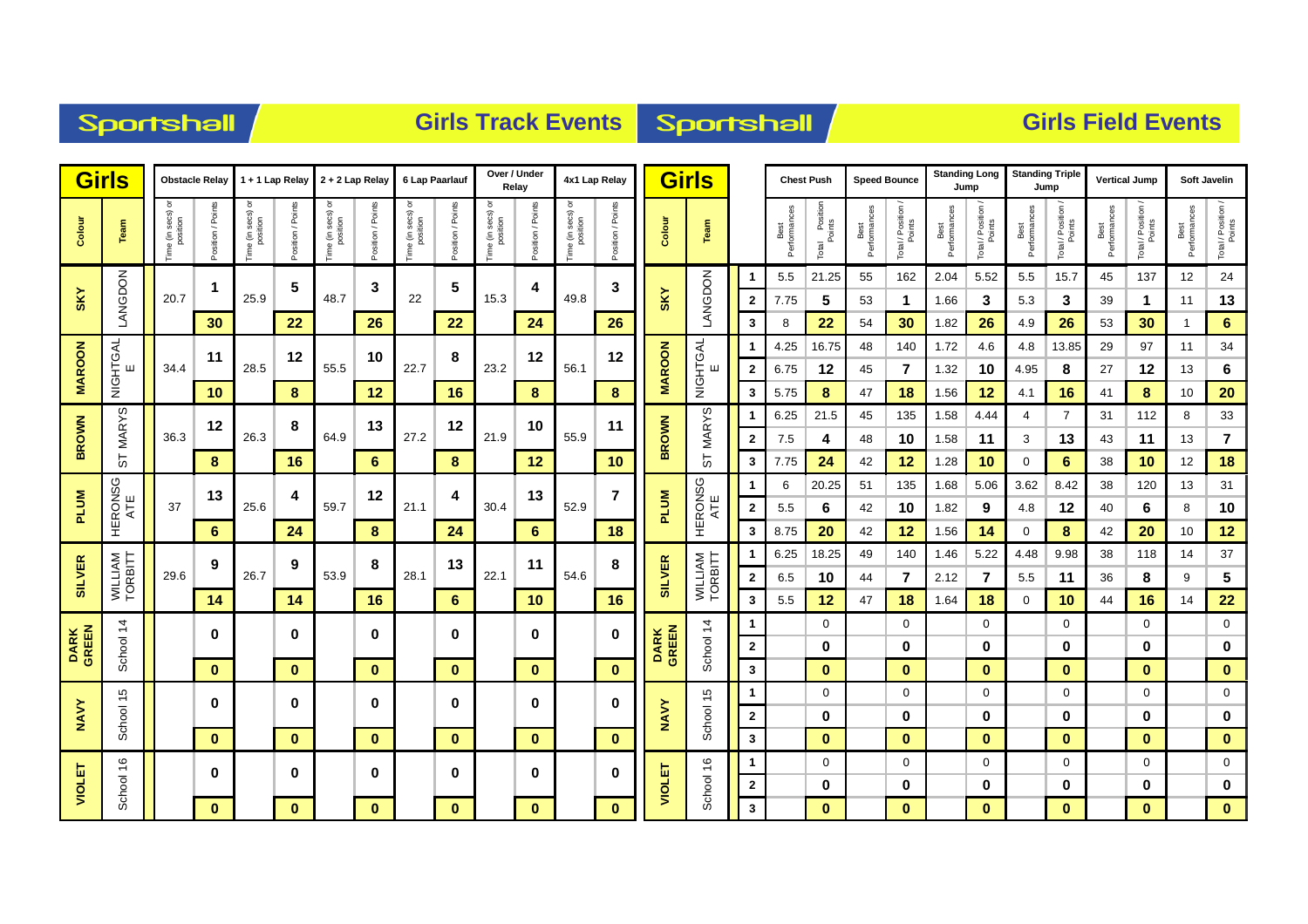| Sportshall |  |  |
|------------|--|--|
|            |  |  |

# **Boys Track Events Boys Track Events**

|               | <b>Boys</b>          |                            | <b>Obstacle Relay</b>  |                                                                          | 1 + 1 Lap Relay  | 2 + 2 Lap Relay                         |                 |                              | 6 Lap Paarlauf | Over / Under<br>Relay           |                | 4x1 Lap Relay                    |                  |               | <b>Boys</b>       |              |                      | <b>Chest Push</b>          | <b>Speed Bounce</b>  |                  | <b>Standing Long</b><br>Jump |                  | <b>Standing Triple</b><br>Jump |                           | <b>Vertical Jump</b> |                            |                      | <b>Soft Javelin</b>          |
|---------------|----------------------|----------------------------|------------------------|--------------------------------------------------------------------------|------------------|-----------------------------------------|-----------------|------------------------------|----------------|---------------------------------|----------------|----------------------------------|------------------|---------------|-------------------|--------------|----------------------|----------------------------|----------------------|------------------|------------------------------|------------------|--------------------------------|---------------------------|----------------------|----------------------------|----------------------|------------------------------|
| Colour        | Team                 | Time (in secs)<br>position | osition / Points<br>۵ī | secs)<br>position<br>$\mathrel{\mathop{\mathsf{E}}\nolimits}$<br>em<br>E | osition / Points | e (in secs)<br>position<br>$\mathbf{Q}$ | osition / Point | e (in secs)<br>position<br>e | osition / Poin | e (in secs)<br>position<br>Time | osition / Poin | e (in secs) or<br>position<br>e) | osition / Points | Colour        | Team              |              | Best<br>Performances | Position<br>Points<br>otal | Best<br>Performances | Total / Position | Best<br>Performances         | Total / Position | Performance<br>Best            | Total / Positio<br>Points | Performance<br>Best  | Total / Position<br>Points | Performances<br>Best | Total / Position /<br>Points |
|               |                      |                            | 9                      |                                                                          | 3                |                                         | $\mathbf{2}$    |                              | $\mathbf{2}$   |                                 | 6              |                                  |                  |               |                   | -1           | 7                    | 25.25                      | 41                   | 130              | 2.1                          | 6.38             | 6.34                           | 19.74                     | 46                   | 124                        | 17                   | 50                           |
| <b>RED</b>    | BARKING<br>ABBEY     | 24.8                       |                        | 24                                                                       |                  | 47                                      |                 | 16.6                         |                | 69.6                            |                | 46.5                             |                  | <b>RED</b>    | BARKING<br>ABBEY  | $\mathbf{2}$ | 9.75                 | 1                          | 47                   | 12               | 2.24                         | $\mathbf 1$      | 5.8                            | $\mathbf 2$               | 34                   | 5                          | 17                   | 1                            |
|               |                      |                            | 14                     |                                                                          | 26               |                                         | 28              |                              | 28             |                                 | 20             |                                  | 30               |               |                   | 3            | 8.5                  | 30                         | 42                   | 8                | 2.04                         | 30               | 7.6                            | 28                        | 44                   | 22                         | 16                   | 30                           |
|               |                      |                            | 13                     |                                                                          | 11               |                                         | 11              |                              | 11             |                                 | 13             |                                  | 12               |               |                   |              | 6                    | 18                         | 52                   | 131              | 1.4                          | 4.96             | 4.75                           | 14.79                     | 44                   | 118                        | 15                   | 44                           |
| <b>YELLOW</b> | <b>BEXLEY</b>        | 29.3                       |                        | 25.7                                                                     |                  | 52.5                                    |                 | 20.5                         |                | 81.8                            |                | 56.4                             |                  | <b>YELLOW</b> | BEXLEY            | $\mathbf{2}$ | 5.75                 | 13                         | 44                   | 11               | 1.9                          | 13               | 5.24                           | 10                        | 36                   | 6                          | 14                   | 8                            |
|               |                      |                            | 6                      |                                                                          | 10               |                                         | 10              |                              | 10             |                                 | 6              |                                  | 8                |               |                   | 3            | 6.25                 | 6                          | 35                   | 10               | 1.66                         | 6                | 4.8                            | 12                        | 38                   | 20                         | 15                   | 16                           |
|               | STEPHENS<br>STEPHENS |                            | 8                      |                                                                          | 10               |                                         | 13              |                              | 13             |                                 |                |                                  | 6                |               | STEPHENS          | 1            | 7.25                 | 19                         | 41                   | 129              | 1.99                         | 5.05             | 5.8                            | 15.55                     | 30                   | 97                         | 14                   | 41                           |
| <b>GREEN</b>  |                      | 24.2                       |                        | 25.3                                                                     |                  | 55.6                                    |                 | 27.2                         |                | 19.8                            |                | 51                               |                  | GREEN         |                   | $\mathbf{2}$ | 6.25                 | 11                         | 44                   | 13               | 1.56                         | 11               | 4.7                            | 9                         | 27                   | 12                         | 12                   | 12                           |
|               |                      |                            | 16                     |                                                                          | 12               |                                         | 6               |                              | 6              |                                 | 30             |                                  | 20               |               |                   | 3            | 5.5                  | 10                         | 44                   | 6                | 1.5                          | 10               | 5.05                           | 14                        | 40                   | 8                          | 15                   | $\bf8$                       |
|               | ARDLEIGH<br>GREEN    |                            | 3                      |                                                                          | -1               |                                         | 5               |                              | 4              |                                 | 4              |                                  | 4                |               | ARDLEIGH<br>GREEN | -1           | 6.25                 | 20                         | 66                   | 171              | 1.64                         | 5.2              | 5.68                           | 16.78                     | 45                   | 128                        | 17                   | 49                           |
| <b>BLUE</b>   |                      | 22.1                       |                        | 23.5                                                                     |                  | 49.5                                    |                 | 17.1                         |                | 69                              |                | 49.5                             |                  | <b>BLUE</b>   |                   | $\mathbf{2}$ | 6.5                  | 9                          | 52                   | 1                | 1.78                         | 9                | 5.3                            | 4                         | 43                   | $\boldsymbol{2}$           | 17                   | 3                            |
|               |                      |                            | 26                     |                                                                          | 30               |                                         | 22              |                              | 24             |                                 | 24             |                                  | 24               |               |                   | 3            | 7.25                 | 14                         | 53                   | 30               | 1.78                         | 14               | 5.8                            | 24                        | 40                   | 28                         | 15                   | 26                           |
|               |                      |                            | 6                      |                                                                          | 8                |                                         | 9               |                              | 12             |                                 | 12             |                                  | 9                |               |                   | -1           | 6.25                 | 18.5                       | 50                   | 149              | 1.6                          | 5.02             | 5.14                           | 14.19                     | 41                   | 110                        | 13                   | 40                           |
| <b>WHITE</b>  | HAROLD<br>WOOD       | 23                         |                        | 25.2                                                                     |                  | 51.1                                    |                 | 21.9                         |                | 78.8                            |                | 54.5                             |                  | WHITE         | HAROLD<br>WOOD    | $\mathbf{2}$ | 6.25                 | 12                         | 51                   | 3                | 1.86                         | 12               | 4.1                            | 11                        | 38                   | 11                         | 12                   | 13                           |
|               |                      |                            | 20                     |                                                                          | 16               |                                         | 14              |                              | 8              |                                 | 8              |                                  | 14               |               |                   | 3            | 6                    | 8                          | 48                   | 26               | 1.56                         | 8                | 4.95                           | 10                        | 31                   | 10                         | 15                   | 6                            |
|               |                      |                            | $\mathbf{2}$           |                                                                          | $\mathbf{2}$     |                                         | -1              |                              | 1              |                                 | $\mathbf{2}$   |                                  | 2                |               | <b>CUMBERL</b>    | -1           | 7                    | 22.5                       | 53                   | 165              | 2                            | 5.92             | 5.85                           | 17.66                     | 48                   | 127                        | 16                   | 46                           |
| <b>BLACK</b>  | CUMBERI<br>AND       | 21.7                       |                        | 23.6                                                                     |                  | 46.7                                    |                 | 15.6                         |                | 66.3                            |                | 47                               |                  | <b>BLACK</b>  | AND               | $\mathbf{2}$ | 8.5                  | 5                          | 58                   | $\mathbf{2}$     | 2.08                         | 3                | 6.06                           | 3                         | 40                   | 4                          | 15                   | $\overline{7}$               |
|               |                      |                            | 28                     |                                                                          | 28               |                                         | 30              |                              | 30             |                                 | 28             |                                  | 28               |               |                   | 3            | 7                    | 22                         | 54                   | 28               | 1.84                         | 26               | 5.75                           | 26                        | 39                   | 24                         | 15                   | 18                           |
|               | GAINSBOR<br>OUGH     |                            | $\mathbf 1$            |                                                                          | 5                |                                         | 11              |                              | 9              |                                 | 7              |                                  | 10               |               | GAINSBOR<br>OUGH  | -1           | 8                    | 22.5                       | 45                   | 139              | 1.92                         | 5.62             | 5.65                           | 16.3                      | 43                   | 112                        | 15                   | 44                           |
| PURPLE        |                      | 20.7                       |                        | 24.7                                                                     |                  | 52.5                                    |                 | 19.6                         |                | 70.7                            |                | 54.6                             |                  | PURPLE        |                   | $\mathbf{2}$ |                      | 5                          | 47                   | 10               | 2.02                         | 6                | 4.7                            | 8                         | 36                   | 9                          | 16                   | 8                            |
|               |                      |                            | 30                     |                                                                          | 22               |                                         | 10              |                              | 14             |                                 | 18             |                                  | 12               |               |                   | 3            | 7.5                  | 22                         | 47                   | 12               | 1.68                         | 20               | 5.95                           | 16                        | 33                   | 14                         | 13                   | 16                           |
|               | LANGDON<br>PARK      |                            | 5                      |                                                                          | 11               |                                         | 3               |                              | 6              |                                 | 3              |                                  | 8                |               | LANGDON<br>PARK   |              | 7                    | 19.75                      | 52                   | 141              | $\overline{2}$               | 5.7              | 5.25                           | 16.68                     | 49                   | 138                        | 22                   | 50                           |
| ORANGE        |                      | 22.6                       |                        | 25.7                                                                     |                  | 48.7                                    |                 | 17.6                         |                | 66.4                            |                | 54.2                             |                  | ORANGE        |                   | $\mathbf{2}$ | 7                    | 10                         | 49                   | 7                | 1.88                         | 5                | 6.15                           | 5                         | 45                   | -1                         | 16                   | 1                            |
|               |                      |                            | 22                     |                                                                          | 10               |                                         | 26              |                              | 20             |                                 | 26             |                                  | 16               |               |                   | 3            | 5.75                 | 12                         | 40                   | 18               | 1.82                         | 22               | 5.28                           | 22                        | 44                   | 30                         | 12                   | 30                           |